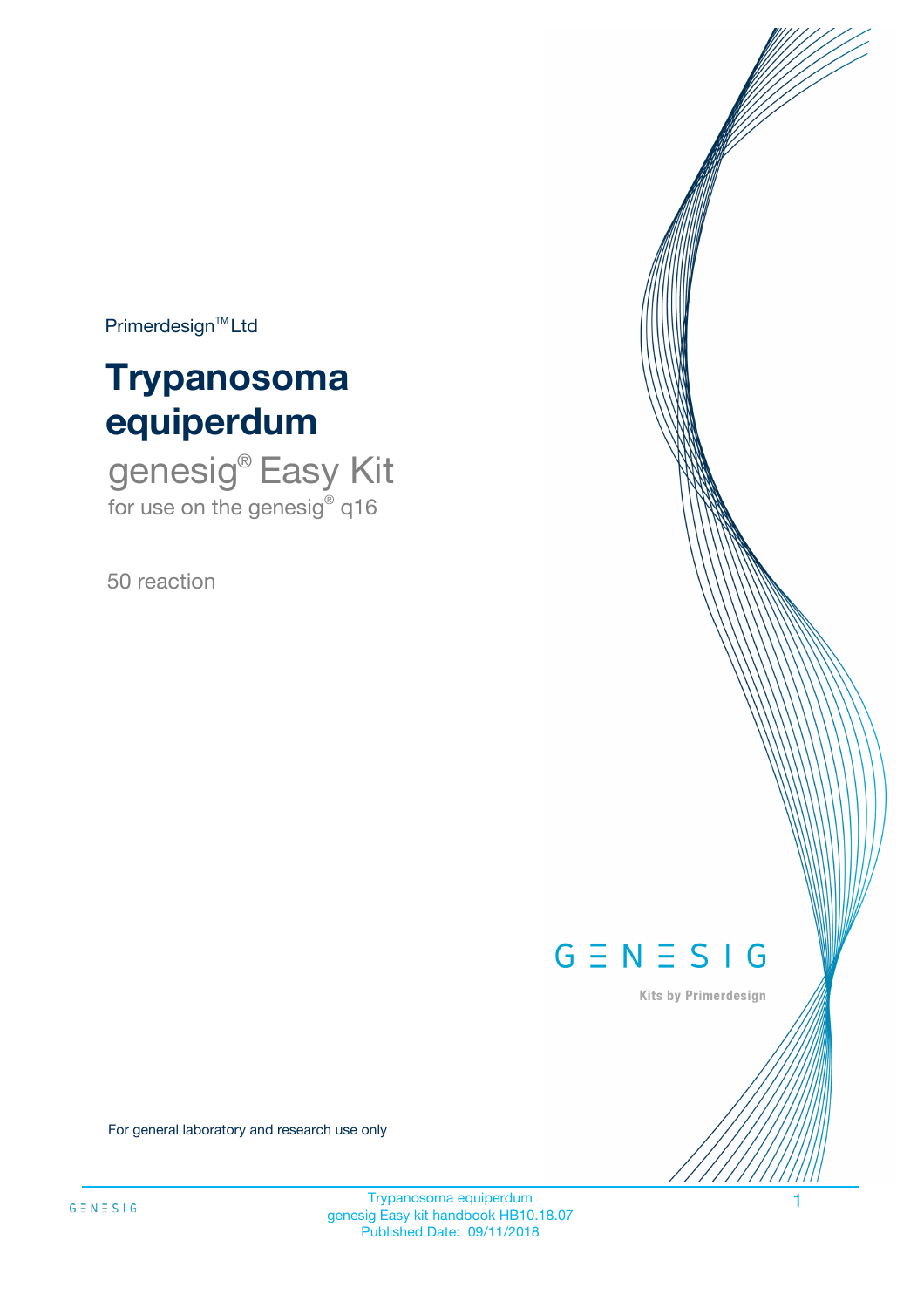## genesig® Easy: at a glance guide

#### **For each DNA test**

| Component                  | <b>Volume</b>   | Lab-in-a-box pipette |  |
|----------------------------|-----------------|----------------------|--|
| T. equiperdum reaction mix | $10 \mu$        |                      |  |
| <b>Your DNA sample</b>     | 10 <sub>µ</sub> |                      |  |

#### **For each positive control**

| Component                  | Volume          | Lab-in-a-box pipette |  |
|----------------------------|-----------------|----------------------|--|
| T. equiperdum reaction mix | $10 \mu$        |                      |  |
| Positive control template  | 10 <sub>µ</sub> |                      |  |

#### **For each negative control**

| Component                  | Volume          | Lab-in-a-box pipette |  |
|----------------------------|-----------------|----------------------|--|
| T. equiperdum reaction mix | 10 <sub>µ</sub> |                      |  |
| <u>Water</u>               | 10 µl           |                      |  |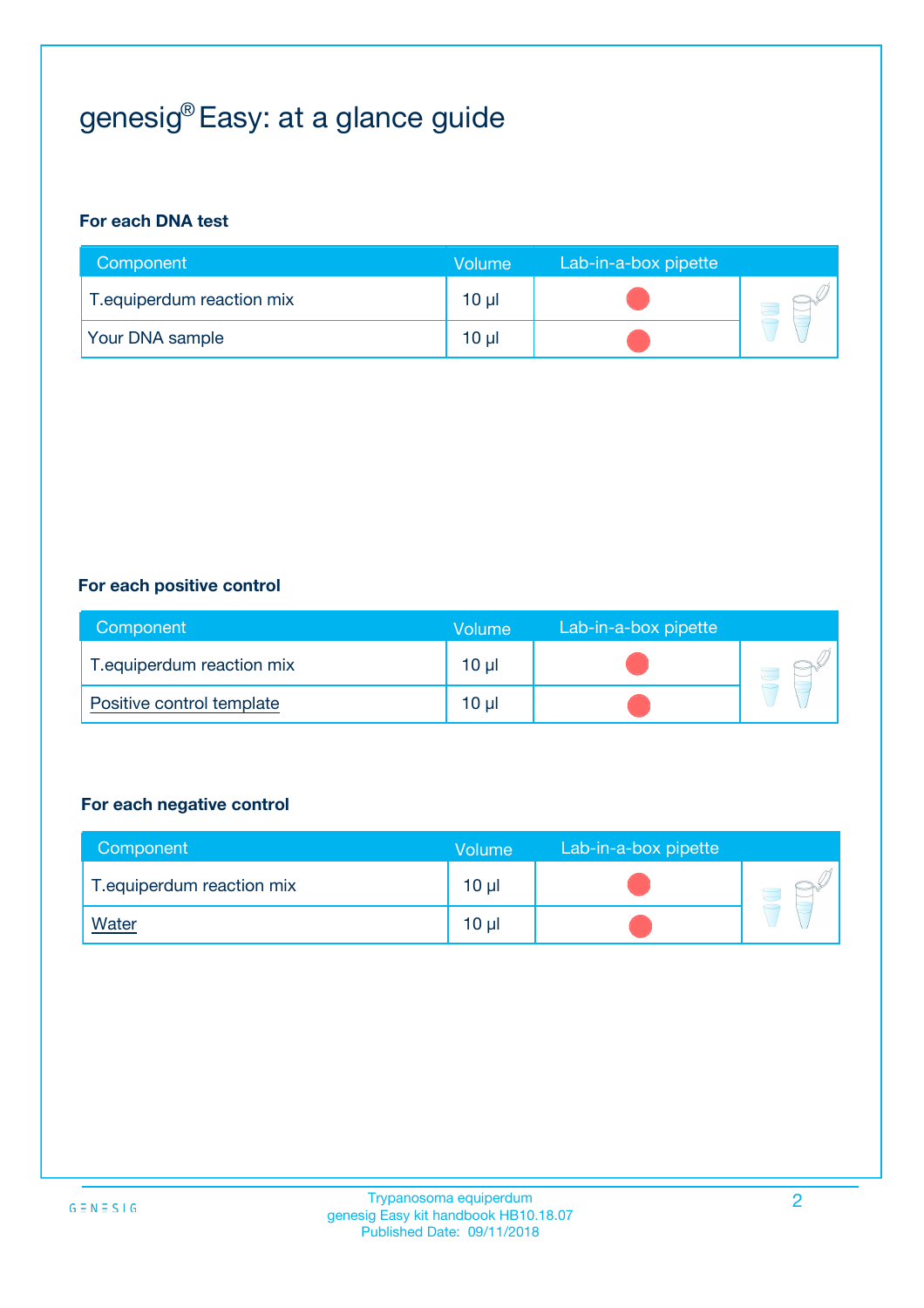## Kit Contents



## Reagents and equipment to be supplied by the user

#### **genesig® q16 instrument**

#### **genesig® Easy Extraction Kit**

This kit is designed to work well with all processes that yield high quality RNA and DNA but the genesig Easy extraction method is recommended for ease of use.

#### **genesig® Lab-In-A-Box**

The genesig Lab-In-A-Box contains all of the pipettes, tips and racks that you will need to use a genesig Easy kit. Alternatively if you already have these components and equipment these can be used instead.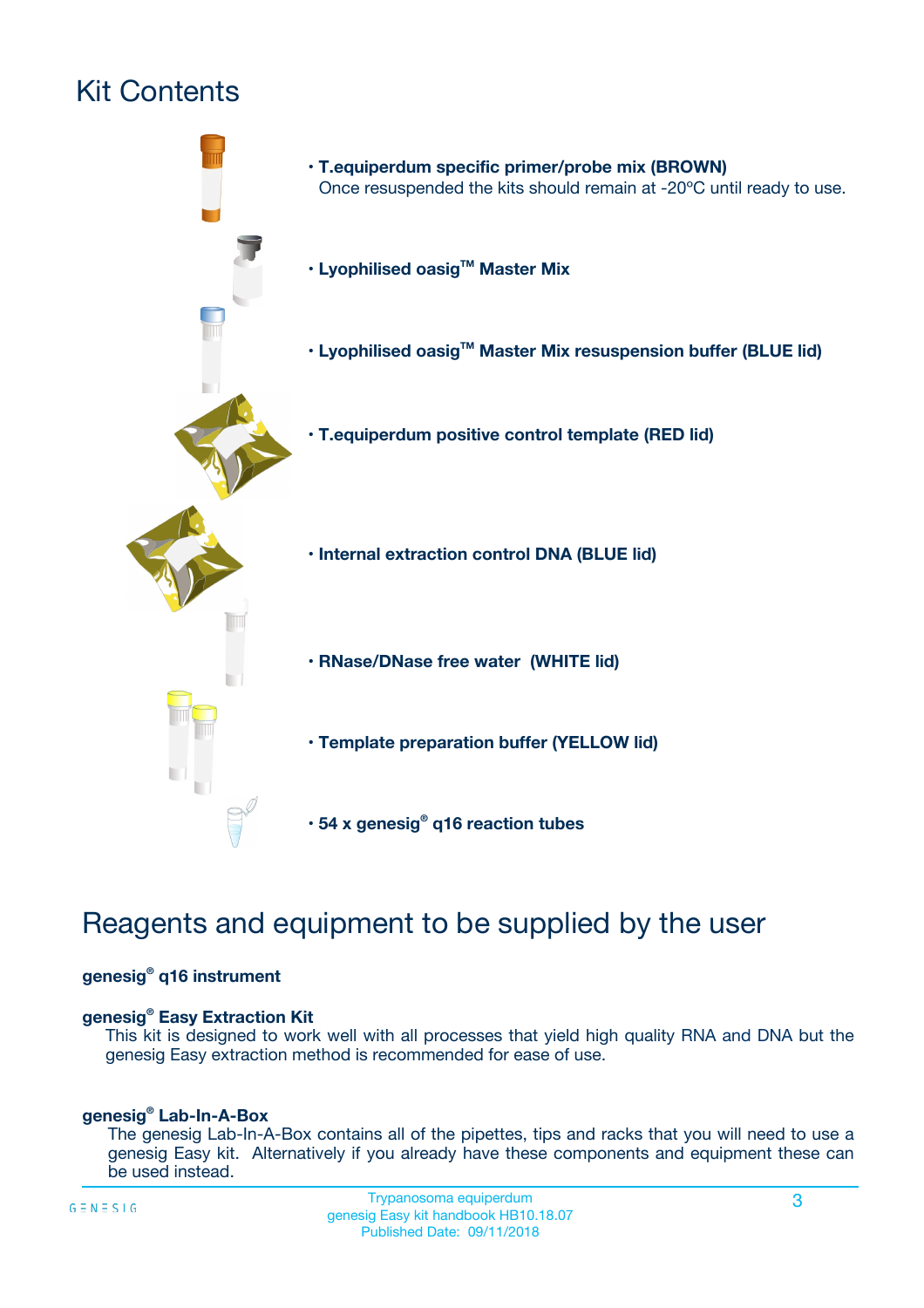## Step-by-step guide

### 1. Create your reaction mix



Use the blue pipette to transfer 500µl**\*** of the oasig Master Mix resuspension buffer into the tube of lyophilised oasig Master Mix and mix well by gently swirling. Then transfer all of that master mix into the brown tube labelled T.equiperdum primers/probe.

**\***Transfering 525µl of the oasig Master Mix resuspension buffer to your oasig Master Mix (instead of the 500µl recommended above) will enable you to take full advantage of the 50 reactions by accounting for volume losses during pipetting. In order to do so with the genesig Easy fixed volume pipettes use 1x blue, 2x red and 1x grey pipettes to make the total volume. Please be assured that this will not adversely affect the efficiency of the test.

Cap and shake tube to mix. A thorough shake is essential to ensure that all components are resuspended. **Failure to mix well can produce poor kit performance.**

Leave to stand for 5 minutes. Now your reaction mix is ready to use.

Store the reaction mix in the freezer from hereon.

#### Top tip

- Ensure that the reaction mix is mixed thoroughly before each use by shaking.
- **•** Once resuspended do not expose genesig Easy kit to temperatures above -20°C for longer than 30 minutes at a time.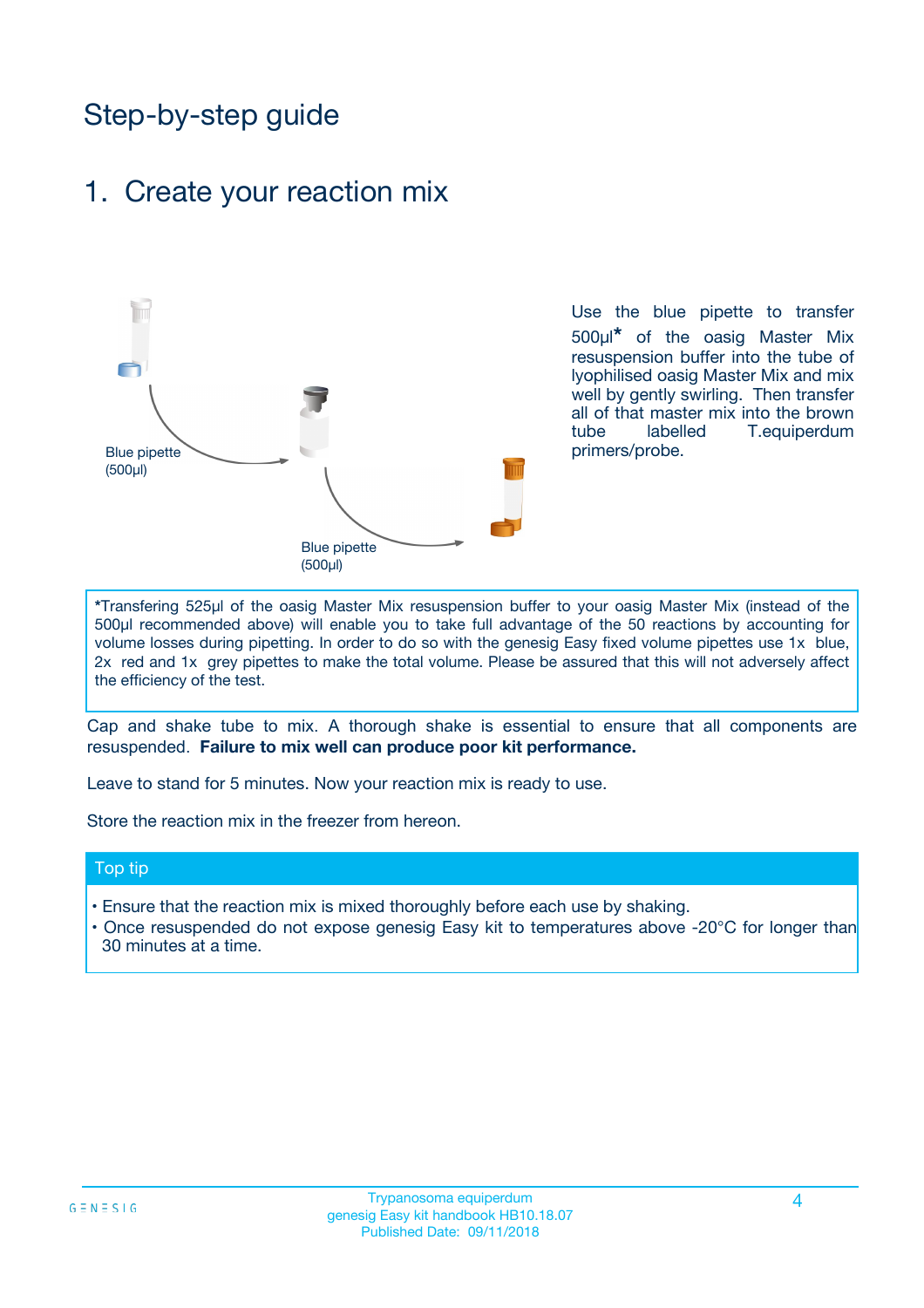## 2. Internal extraction control



Use the blue pipette to transfer 1000µl (2 x 500µl) of template preparation buffer into the Internal Extraction Control DNA tube. Cap and shake tube to mix.

Your kit contains Internal Extraction Control DNA. This is added to your biological sample at the beginning of the DNA extraction process. It is extracted along with the DNA from your target of interest. The q16 will detect the presence of this Internal Extraction Control DNA at the same time as your target. This is the ideal way to show that your DNA extraction process has been successful.

#### **If you are using an alternative extraction kit:**

Use the red pipette to transfer 10µl of Internal Extraction Control DNA to your sample **after** the lysis buffer has been added then follow the rest of the extraction protocol.

#### **If you are using samples that have already been extracted:**

Use the grey pipette to transfer 5µl of Internal Extraction Control DNA to your extracted sample.

### 3. Add reaction mix to all reaction tubes



For every reaction to be run, use the red pipette to add 10µl of your T.equiperdum reaction mix to every tube.

#### Top tip

- Always pipette the reaction mix directly into the bottom of the tube.
- You can label the tube lids to aid your reaction setup but avoid labelling tube sides.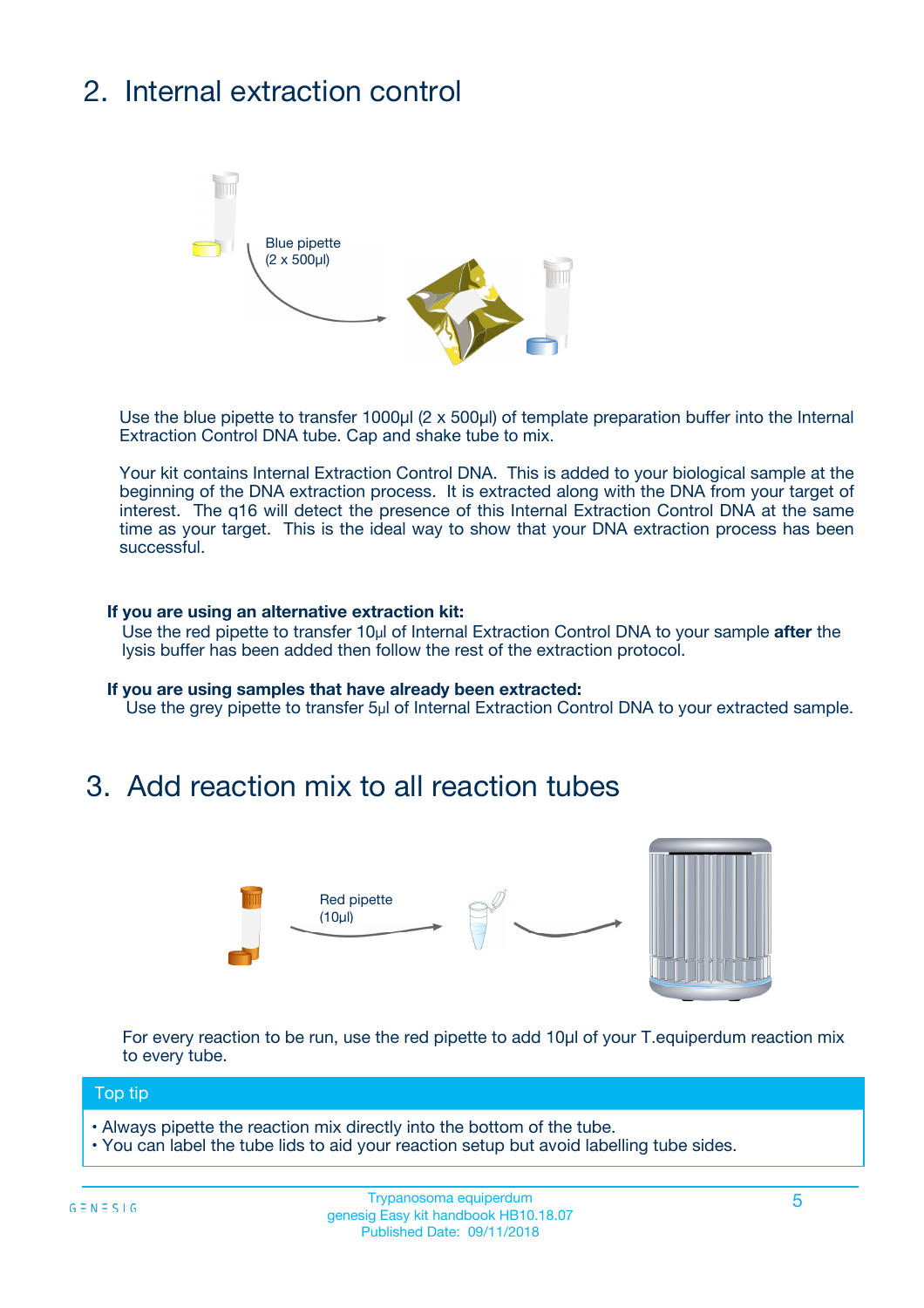### 4. Negative control



For each test you will require a negative control. Instead of DNA, water is used. This sample should typically prove negative thus proving that all of your positive samples really are positive.

To create a negative control reaction simply use the red pipette to add 10µl of the water to the required reaction tubes. Close these tubes after adding the water.

Because some genesig kit targets are common in the environment you may occasionally see a "late" signal in the negative control. The q16 software will take this into account accordingly.

#### Top tip

**•** Always add the water to the side of the tube to reduce the introduction of bubbles.

### 5. Set up a test



For each sample you wish to analyse, use the red pipette to add 10µl of your DNA sample to the required reaction tubes. Close these tubes after adding the sample. Always change pipette tips between samples.

#### Top tip

**•** Always add the DNA sample to the side of the tube to reduce the introduction of bubbles.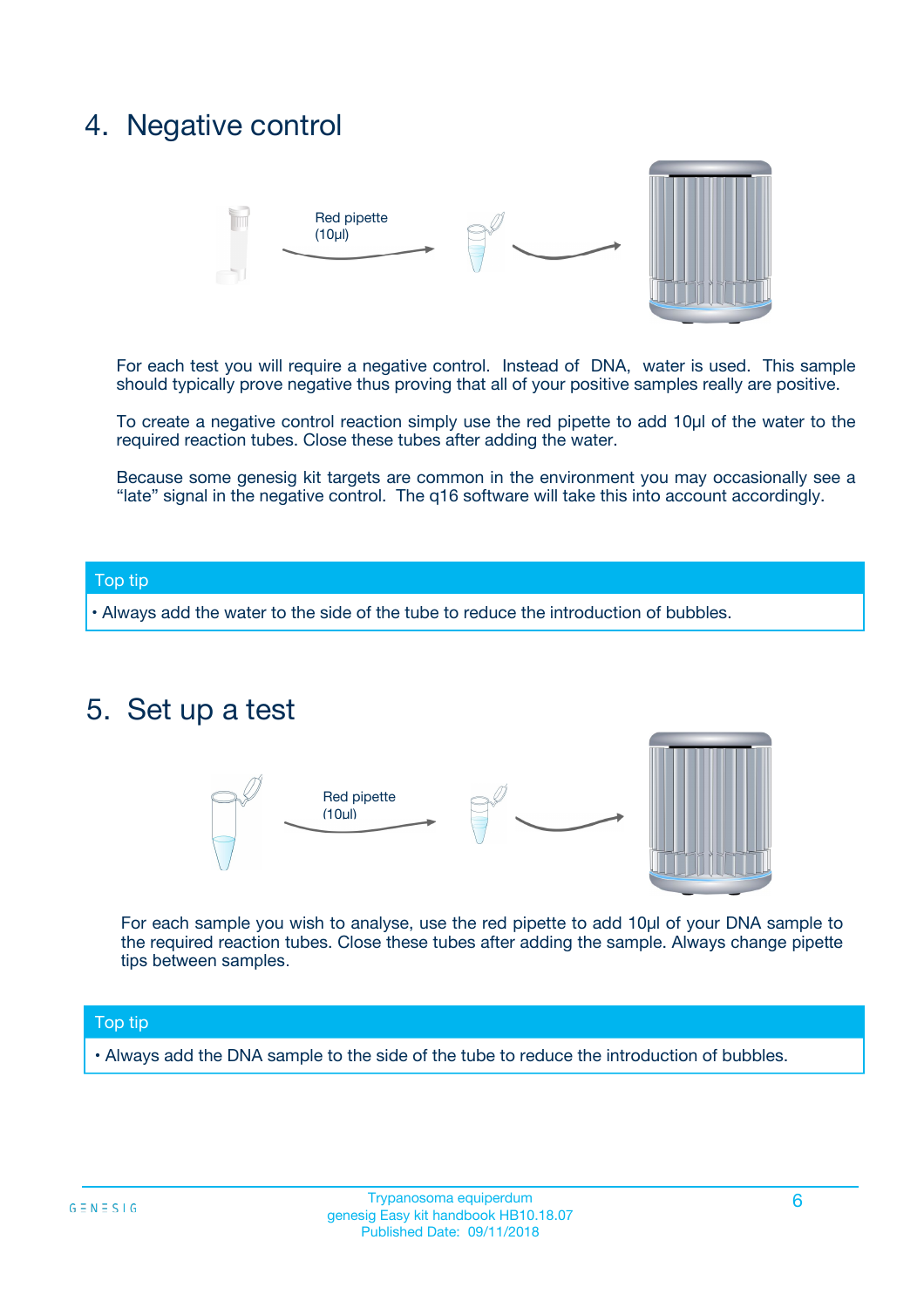### 6. Positive control



Use the blue pipette to transfer 1000µl (2 x 500µl) of template preparation buffer into the positive control template tube. Cap and shake tube to mix.

Each time you run a test you will require a positive control. This is a small portion of DNA from your target of interest. It serves two purposes:

1. It will always test positive so it shows that everything is working as it should be.

2. The q16 software knows how much DNA is present in the positive control. So it can automatically compare your sample of interest with the positive control to calculate the amount of target DNA in your sample.

To create a positive control reaction, simply use 10µl of the positive control instead of your DNA sample.



Take great care when setting up your positive control. The positive control template has the potential to give you a false positive signal in your other samples. Set positive controls up last after all other sample tubes are closed. Always change pipette tips between samples. You may even choose to set up positive controls in a separate room.

#### Top tip

**•** Always add the positive control to the side of the tube to reduce the introduction of bubbles.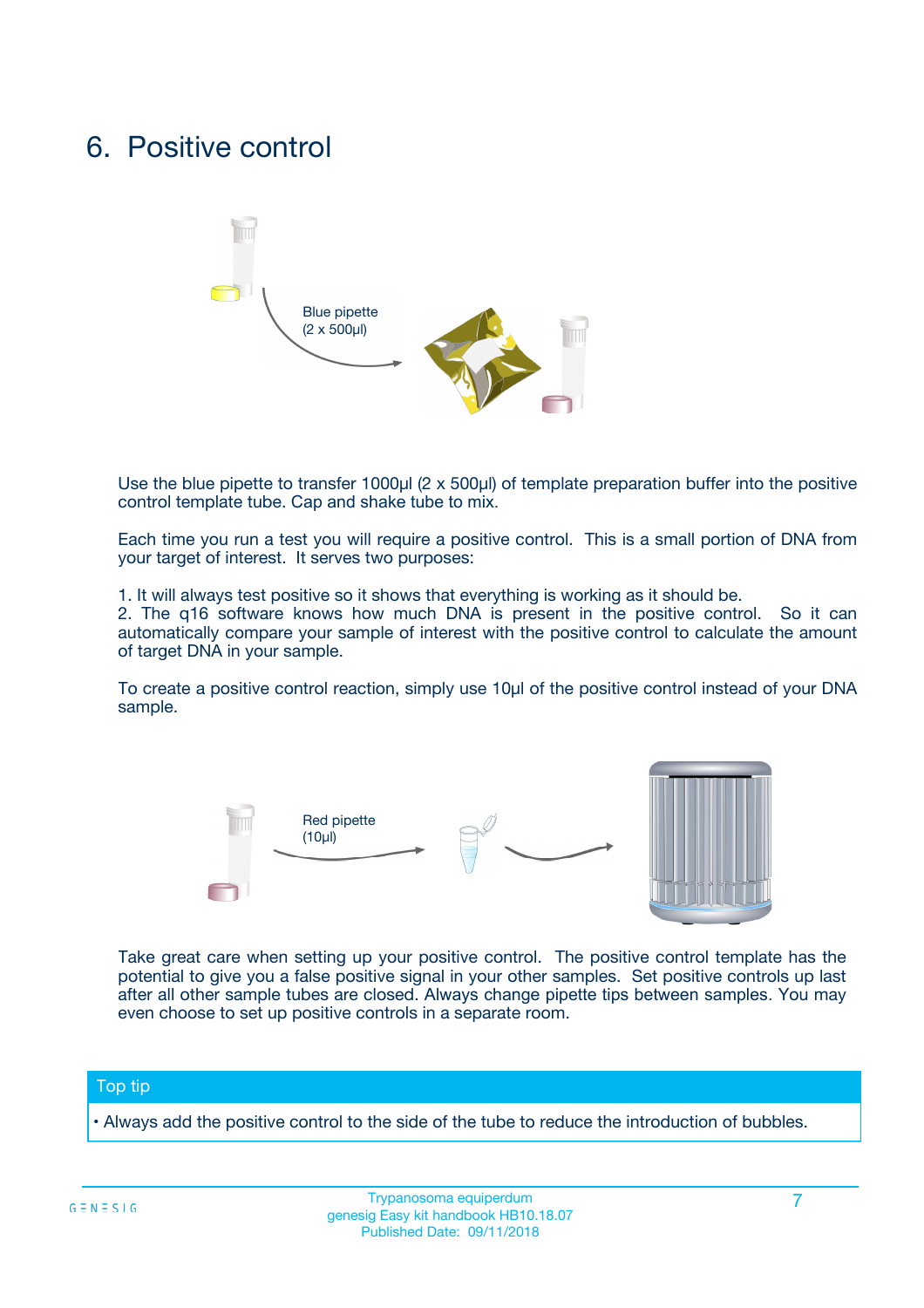## 7. Running the test

Place the tubes into the correct positions in your q16 as defined by the software, this may include positioning of empty tubes to ensure that the q16 lid is balanced. The run can then be started.

| genesig q16 PCR software - 1.2                                               |                                | $\begin{array}{c c c c} \hline \multicolumn{3}{c }{\textbf{0}} & \multicolumn{3}{c }{\textbf{0}} \end{array}$ |                              |
|------------------------------------------------------------------------------|--------------------------------|---------------------------------------------------------------------------------------------------------------|------------------------------|
| $\vert \cdot \vert$<br><b>Open Experiments:</b><br>Unsaved (New Experiment 2 | Open<br>Save<br>$\sqrt{9}$ New | Save As<br><b>C</b> Close<br>$G \equiv N \equiv S \mid G$<br><b>X</b> Configuration                           |                              |
| Setup<br><b>Results</b><br><b>Stages:</b>                                    |                                |                                                                                                               |                              |
| <b>Notes</b>                                                                 | <b>Samples</b>                 | <b>Tests</b>                                                                                                  |                              |
| <b>Name and Details</b>                                                      | Color<br>Name                  | Note<br>Color<br>Note<br>Name                                                                                 |                              |
| New Experiment 2017-10-26 11:06                                              | Sample 1                       | ÷<br>Test <sub>1</sub>                                                                                        | ÷                            |
| Kit type: genesig® Easy Target Detection kit                                 | Sample 2                       |                                                                                                               |                              |
| Instrument Id.:                                                              | Sample 3                       | $\qquad \qquad \blacksquare$                                                                                  | $\qquad \qquad \blacksquare$ |
| <b>Run Completion Time:</b>                                                  | Sample 4                       |                                                                                                               |                              |
| <b>Notes</b><br>A<br>⊺៴                                                      | Sample 5                       | $\triangle$<br>$\oplus$                                                                                       | 借<br>₩                       |
| <b>Well Contents</b>                                                         |                                | Run                                                                                                           |                              |
| Pos.<br><b>Test</b>                                                          | Sample                         | <b>Run Status</b>                                                                                             |                              |
| Test 1<br>-1                                                                 | <b>Negative Control</b>        | $\blacktriangle$                                                                                              |                              |
| $\overline{2}$<br>Test 1                                                     | <b>Positive Control</b>        |                                                                                                               |                              |
| 3<br>Test 1                                                                  | Sample 1                       | Show full log                                                                                                 |                              |
| Test 1<br>$\overline{4}$                                                     | Sample 2                       |                                                                                                               |                              |
| 5<br>Test 1                                                                  | Sample 3                       | <b>Run Control</b>                                                                                            |                              |
| Test 1<br>6                                                                  | Sample 4                       |                                                                                                               |                              |
| $\overline{7}$<br>Test 1                                                     | Sample 5                       |                                                                                                               |                              |
| 8                                                                            |                                | $\triangleright$ Start Run<br>Abort Run                                                                       |                              |
| <b>JOD FURTY TUDE TO BUILDED IN</b>                                          |                                | $\overline{\mathbf{v}}$                                                                                       |                              |

#### Top tip

- Before loading tubes into the q16, check for bubbles! Flick the bottom of the tubes to remove any bubbles that may have formed during the test setup.
- Apply centrifugal force with a sharp wrist action to ensure all solution is at the bottom of the reaction tube.
- When repeating a test you can use a previous file as a template by clicking 'open' then selecting File name > Files of Type > Experiment file as template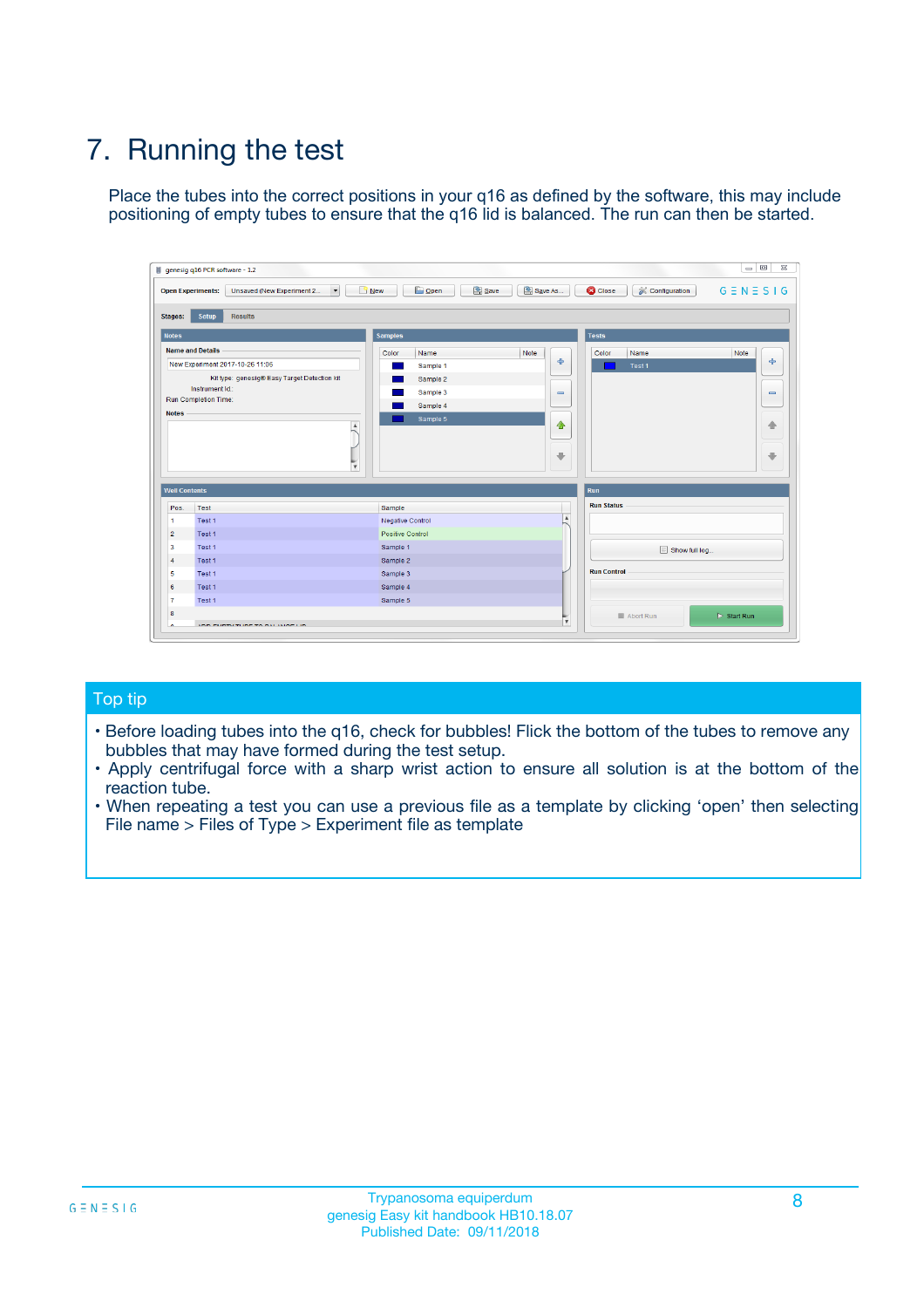### What do my results mean?

Analysis of your data is carried out automatically by the genesig q16. The following information is designed to help you fully understand a result or to troubleshoot:

### "Positive"

#### **Explanation**

Your sample has produced a positive result. Your target of interest is present and you can use the reported quantity.

"Negative"

#### **Explanation**

Your sample has produced a negative result. The target is not present in your sample.

### "Test contaminated"

#### **Explanation**

The Negative Control should be completely free of any DNA. If you see this error message it means that at some point during the setup, the Negative Control has been contaminated with DNA and has given a positive signal. This contamination has invalidated the test. The Positive Control and your test samples are both possible sources of contaminating DNA. The genesig q16 reaction tubes from previous runs will also contain very high amounts of DNA so it is important that these are carefully disposed of after the run is completed and NEVER OPENED. It may be the case that your kits have become contaminated which will lead to the same problem occurring repeatedly.

#### **Solutions**

1. Clean your working area using a commercial DNA remover solution to ensure the area is DNA free at the start of your run and re-run the test

2. If the problem persists then the kit has become contaminated and it will have to be discarded and replaced with a new kit. When you open the new kit, run a simple test to show that changing the kit has solved the problem. Prepare a test which includes only the Positive Control, the Negative Control and one 'mock sample'. For the 'mock sample' add water instead of any sample DNA. The result for the Negative Control and the mock sample should be negative indicating that contamination is no longer present.

#### **Preventive action**

An ideal lab set-up has a 'Clean area' where the test reagents are prepared and a 'sample area' where DNA samples and the Positive Control template are handled. The best workflow involves setting up all the test components (excluding the positive control template) in the clean area and then moving the tests to the sample area for sample and Positive Control addition. If this method is followed then the kit components are always kept away from possible sources of contamination. For extra security the Negative Control can be completely prepared and sealed in the clean area. All work areas should be decontaminated regularly with DNA remover.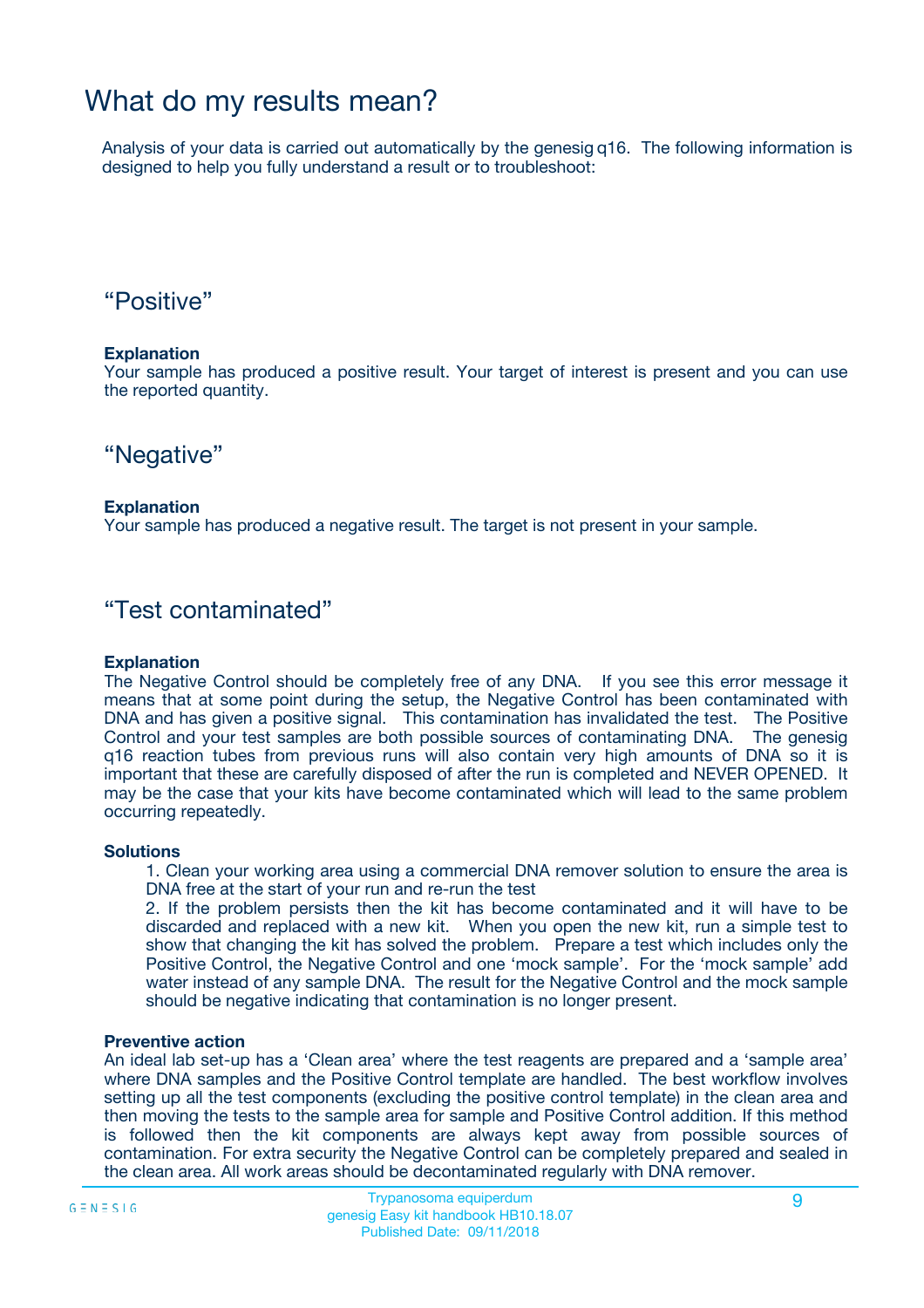### "Sample preparation failed"

#### **Explanation**

The test has failed because the quality of the sample was not high enough. The Internal Extraction Control component identifies whether the sample has been prepared correctly and is of suitable quality. This error message means that this quality control test has failed and the sample quality is not high enough for analysis.

#### **Solutions**

1. Check the sample preparation protocol for any user errors then repeat.

2. Poor quality samples can result from overloading the sample preparation protocol with too much starting material. Try reducing the amount of starting material then repeat.

3. Failing to add the Internal extraction Control DNA to your sample during the sample preparation protocol can also lead to a reported result of "sample preparation failed". Ensure that this step has not been overlooked or forgotten. If your samples are derived from an archive store or from a process separate from your genesig Easy extraction kit; you must add 5µl of Internal Extraction Control DNA into each 0.5ml of your sample to make it suitable for use on the q16.

### "Positive result, poor quality sample"

#### **Explanation**

The test is positive so if you are only interested in obtaining a 'present or absent' answer for your sample then your result is reliable. However, the test contains an Internal Extraction Control component that identifies if the sample is of high quality. This quality control test has failed and the sample is not therefore of high enough quality to accurately calculate the exact copy number of DNA present. If you require quantitative information for your sample then proceed with the solutions below.

#### **Solution**

For appropriate solutions, read the "Sample preparation failed" section of this handbook.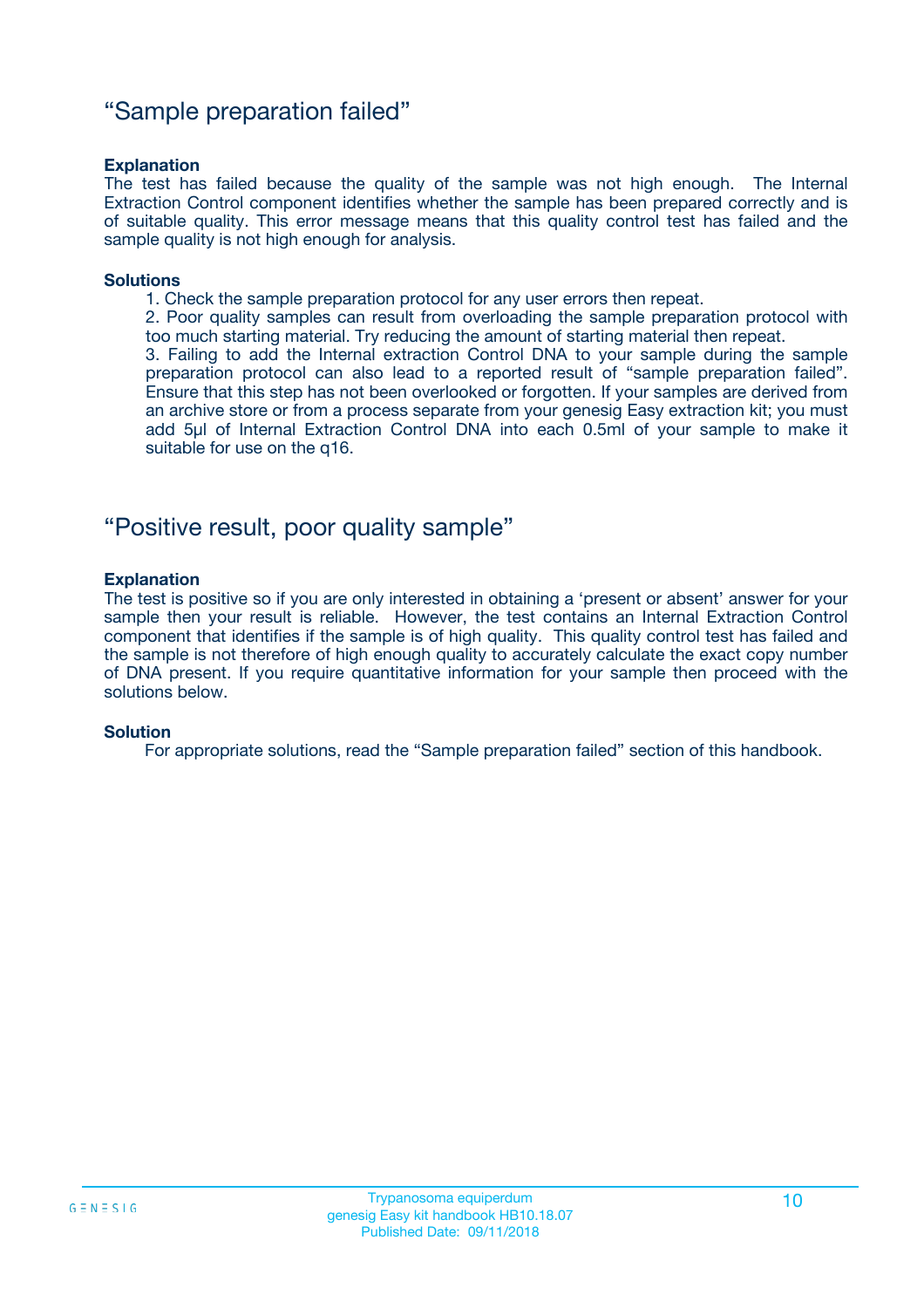### "Test failed"

#### **Explanation**

The test has failed because the Positive Control has not worked. The Positive Control is present to show that all aspects of the test are working correctly together. When this control test fails, the test as a whole is invalidated. This finding indicates that a problem has occurred in the reaction set-up part of the experiment and has nothing to do with sample preparation.

#### **Solutions**

- 1. Check the entire workflow and test set-up to look for any user errors, then repeat the test e.g. have the right colour pipettes and solutions been used with the correct tubes?
- 2. Ensure the positive and negative controls are inserted into the correct wells of your q16.

3. A component of the test may have 'gone off' due to handing errors, incorrect storage or exceeding the shelf life. When you open a new kit, run a simple test to show that changing the kit has solved the problem. Prepare a test which includes only the Positive Control, the Negative Control and one 'mock sample'. For the 'mock sample' add internal control template instead of any sample DNA. If the Positive Control works, the mock sample will now be called as a negative result.

### "Test failed and is contaminated"

#### **Explanation**

The Positive Control is indicating test failure, and the Negative Control is indicating test contamination. Please read the "Test Failed" and "Test contamination" sections of this technical support handbook for a further explanation.

#### **Solution**

For appropriate solutions, read both the "Test failed" and "Test contaminated" sections of this handbook.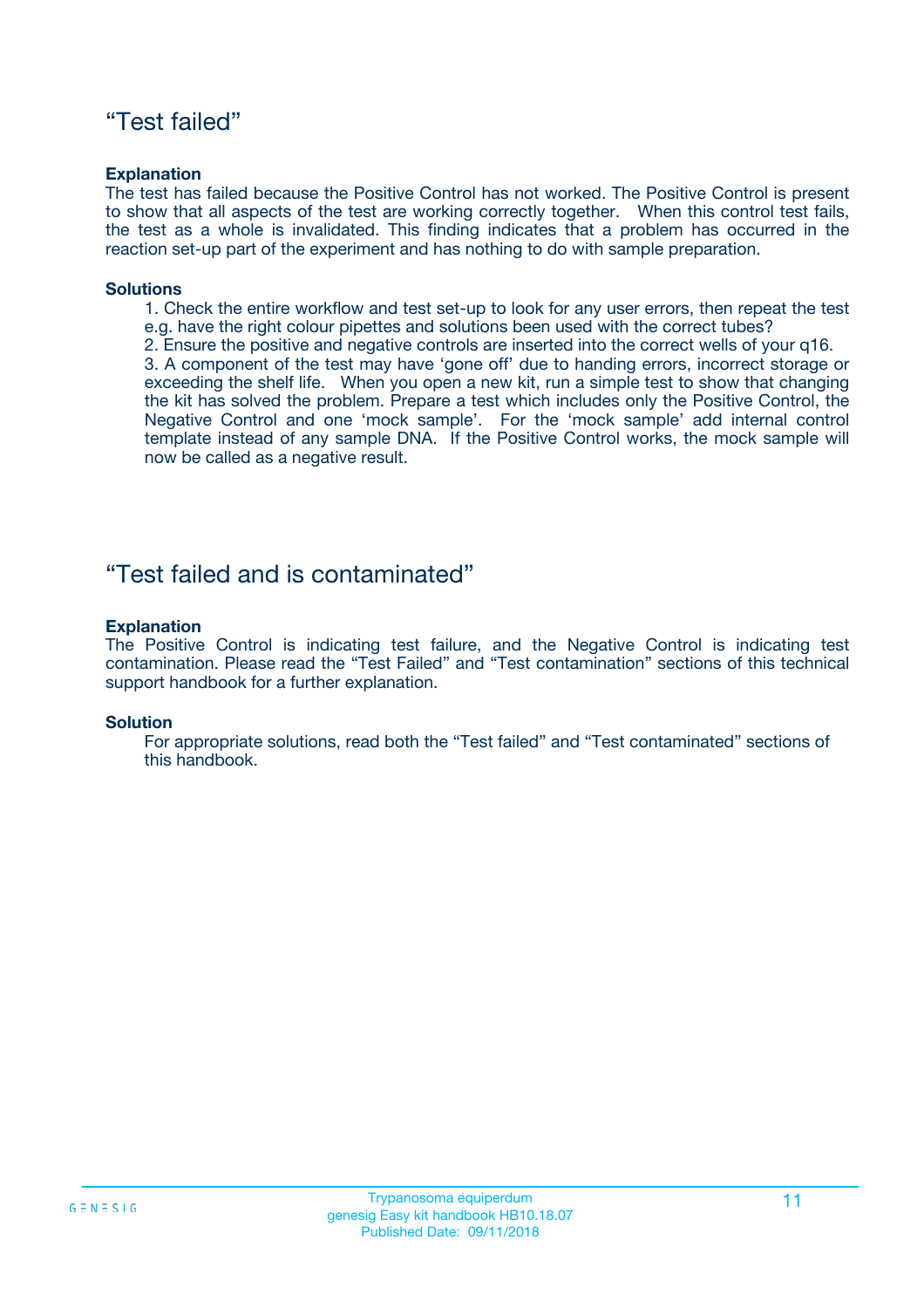## Trypanosoma equiperdum

Trypanosoma equiperdum is a protozoan parasite of the Trypanosoma genus that causes dourine in equines. The disease can be found the world over, as it does not require insect vectors that are influenced by climatic factors. The parasites mainly affect horses, donkeys and mules. Dourine is endemic in parts of Africa, Asia, South Eastern Europe and the Americas. T. equiperdum has a linear DNA genome that is in the form of chromosomes.

The disease is transmitted almost exclusively during breeding. Transmission from stallions to mares is more common, but mares can also transmit the disease to stallions. The parasite can be found in the vaginal secretions of infected mares, mucous exudates of the penis, and sheath of stallions. Periodically, the parasites disappear from the genital tract and the animal becomes non-infectious for weeks to months. Non-infectious periods are more common in the later stages of the disease. The incubation period can last from a few weeks to several years and the clinical signs often develop over weeks or months.

The symptoms of the disease are variable, though classically there are three stages. During the first stage the genitalia become swollen and in mares there is a discharge from the vagina, and patchy loss of pigment in the mucosa of the vulva or penis. Slight fever and a loss of appetite may occur. The second stage manifests approximately 1 month later with round urticarial eruptions and plaques on the neck, chest, flanks and rump which disappear after a few days, but may reoccur. In the third stage is the onset of paralysis, involving various muscles, and spreading to the hind legs, causing incoordination. Complete paralysis of the four legs and death may finally occur, though the disease can last for 1-2 years. This is the classical evolution of the disease but, often, far milder symptoms are observed, particularly in in long-standing endemic regions, and not all stages are always apparent. There also appear to be differences in virulence between strains.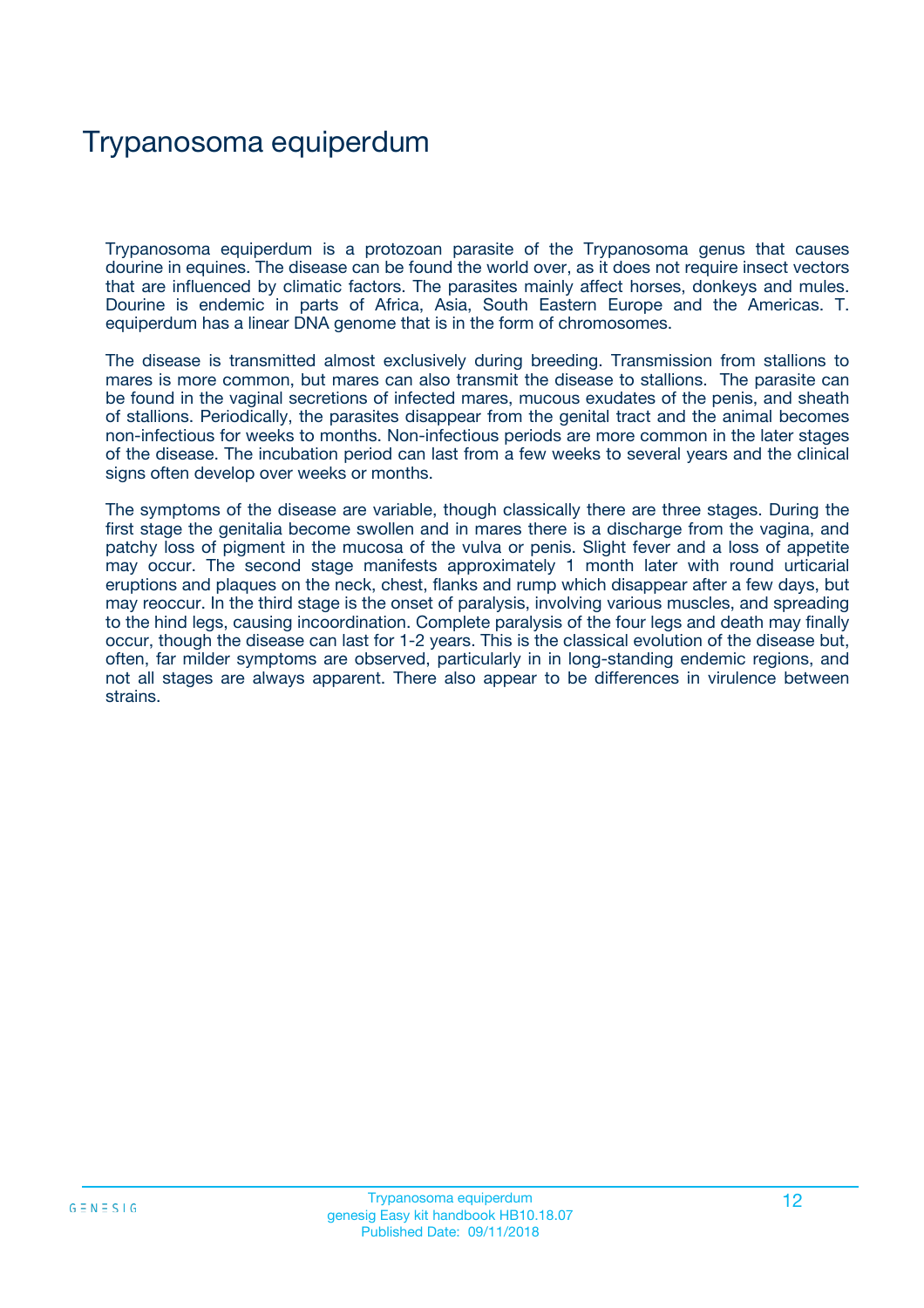## **Specificity**

The Primerdesign genesig Kit for Trypanosoma equiperdum (T.equiperdum) genomes is designed for the in vitro quantification of T.equiperdum genomes. The kit is designed to have a broad detection profile. Specifically, the primers represent 100% homology with over 95% of the NCBI database reference sequences available at the time of design.

The dynamics of genetic variation means that new sequence information may become available after the initial design. Primerdesign periodically reviews the detection profiles of our kits and when required releases new versions.

If you require further information, or have a specific question about the detection profile of this kit then please send an e.mail to enquiry@primerdesign.co.uk and our bioinformatics team will answer your question.